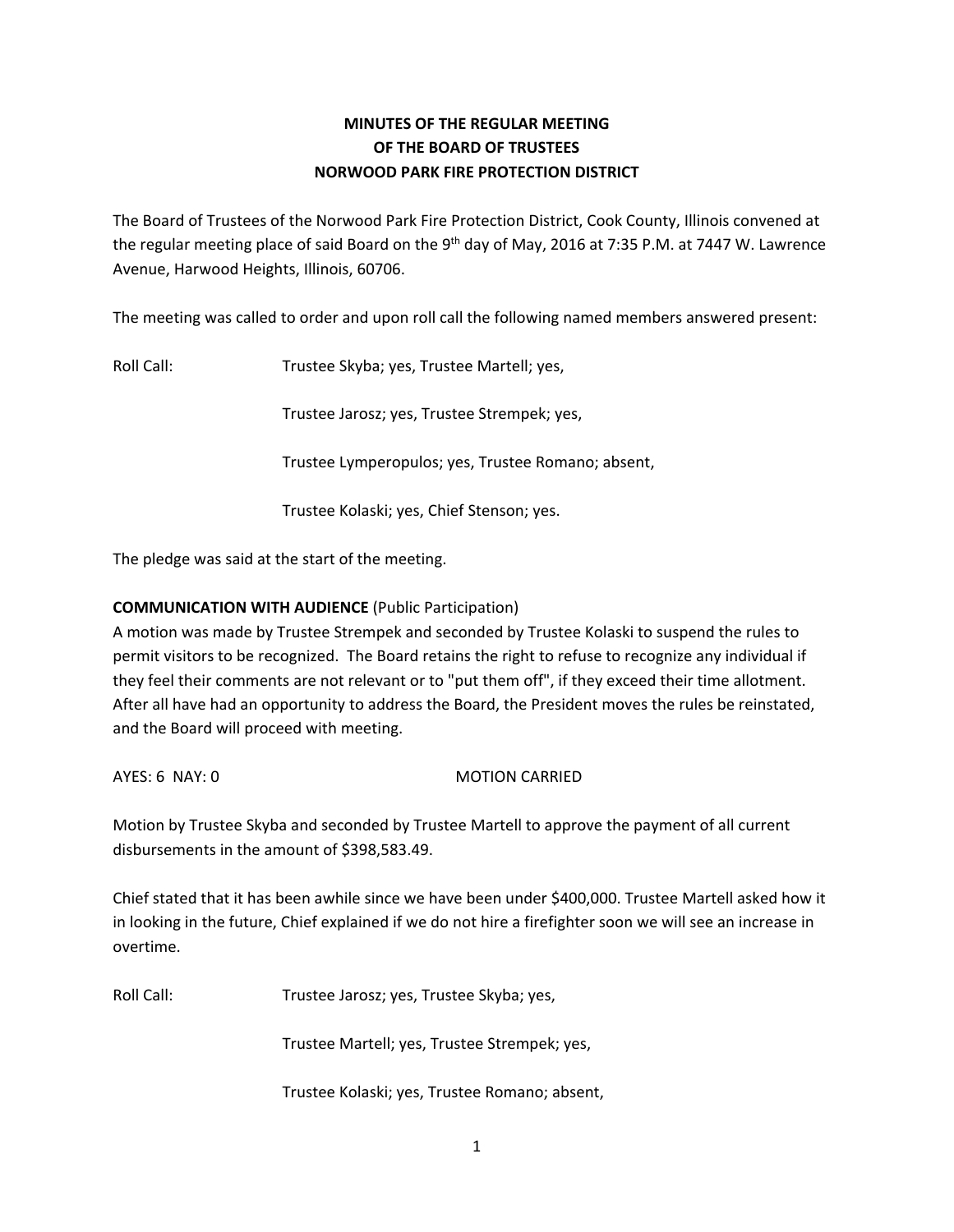### Trustee Lymperopulos; yes.

AYES: 6 NAY: 0 MOTION CARRIED

Motion by Trustee Lymperopulos and seconded by Trustee Jarosz to approve the minutes of the Regular Session meeting held on April 11<sup>th</sup>, 2016.

Roll Call: Trustee Skyba; yes, Trustee Jarosz; yes,

Trustee Martell; yes, Trustee Strempek; yes,

Trustee Lymperopulos; yes, Trustee Romano; absent,

Trustee Kolaski; yes.

AYES: 6 NAY: 0 MOTION CARRIED

Motion by Trustee Kolaski and seconded by Trustee Lymperopulos to approve the Closed Session meeting held on April 11<sup>th</sup>, 2016.

Roll Call: Trustee Skyba; yes, Trustee Jarosz; yes,

Trustee Martell; yes, Trustee Strempek; yes,

Trustee Lymperopulos; yes, Trustee Romano; absent,

Trustee Kolaski; yes.

AYES: 6 NAY: 0 MOTION CARRIED

### **TREASURER'S REPORT**

Schedule of Assets (Arising from Cash Transactions) April 30th, 2016

Assets

Checking and money market accounts (interest rate- APY):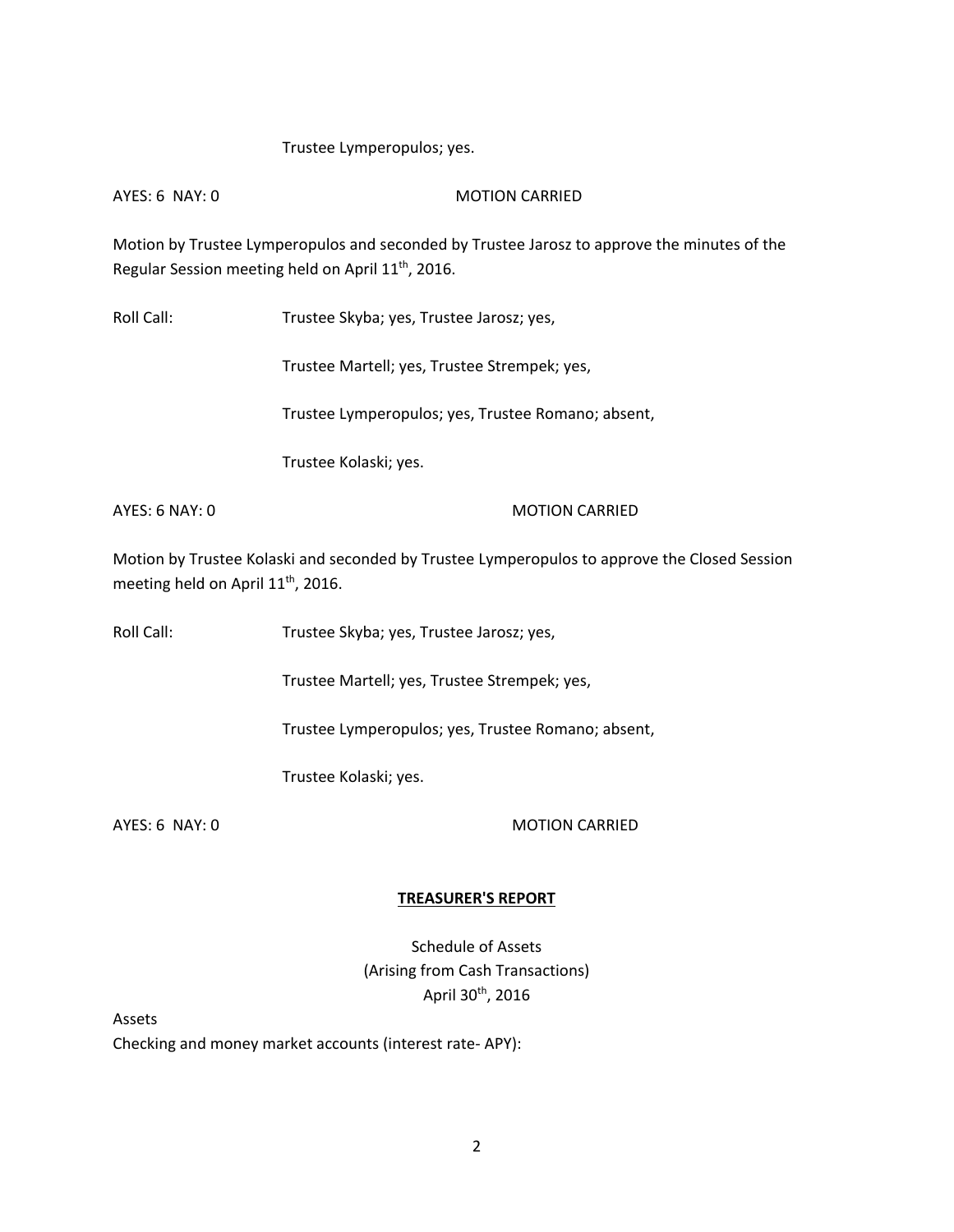| Plaza Bank checking #4303503 (0.046%)                       | \$7,746.09     |
|-------------------------------------------------------------|----------------|
| Plaza Bank money market #4303498 (0.295%)                   | 1,249,323.41   |
| Plaza Bank ambulance billing money market #4304492 (0.295%) | 337,971.40     |
| Plaza Bank-Medical #1003102                                 | 474.63         |
| Total checking and money market accounts                    | \$1,595,515.53 |
|                                                             |                |
| Certificates of deposit (interest rate and maturity):       |                |
| Byline Bank (1.00%, 03/02/17)                               | 631,101.96     |
| Belmont Bank and Trust (1.00% 08/23/16)                     | 551,525.50     |
| Belmont Bank (1.00% 08/05/16)                               | 126,968.01     |
| Byline Bank (1.00% 03/17/17)                                | 428,435.17     |
| Belmont Bank (1.00% 08/21/16)                               | 527,282.09     |
| Belmont Bank (.996% 07/19/16)                               | 373,463.27     |
| Total certificates of deposit                               | 2,638,776.00   |
| Total checking, money market and certificates of deposit    | \$4,234,291.53 |

Motion by Trustee Skyba seconded by Trustee Strempek to approve the Treasurer's report as presented from the Financial Statement for April 2016**.** 

Trustee Martell stated there are no CD's coming due, the disbursements are below \$400,000, a lot of the real estate taxes have come in. Trustee Martell would like the pages numbered. Report shows us of having a surplus as of right now. We have two more months for the fiscal year which by the end we will be in a deficit. Discussion on ambulance billing receipts.

Roll Call: Trustee Skyba; yes, Trustee Romano; absent,

Trustee Martell; yes, Trustee Jarosz; yes,

Trustee Strempek; yes, Trustee Kolaski; yes,

Trustee Lymperopulos; yes.

AYES: 6 NAY: 0 MOTION CARRIED

### **Chiefs Report:**

All Trustees received a copy of the alarm report and training report.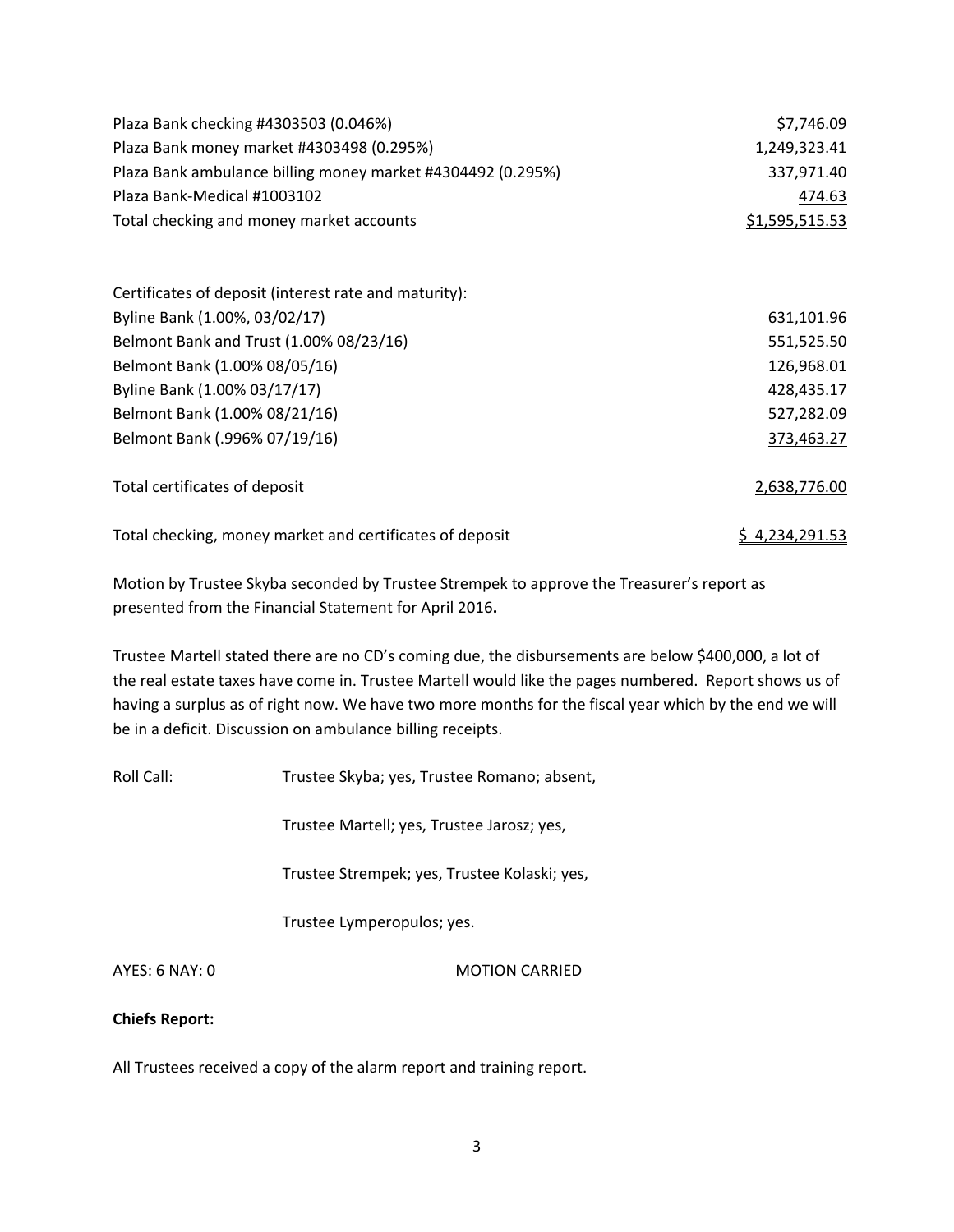All Trustees received a copy of the inspection report along with the list of completed inspections for this month.

Attorney Flaherty contacted me tonight to say he has confirmed May 25<sup>th</sup> at 7pm to have the special meeting on the disabled firefighter to pay a portion of his healthcare.

The published notice for the new roof will be in the Pioneer Press this Thursday. The pre bid meeting will follow on May 23<sup>rd</sup> at 11:00am at our station. The bids need to be in by June 13<sup>th</sup> at 4pm. The bids will be opened at the board meeting at 7:30pm and then a determination will be made at that time or we will put it in committee. STI is concerned because companies are filling up with jobs.

I have reached out to 3 actuarial firms for prices on OPEB, GASB 67/68 and levy requirement. I am waiting on one more, as of now the prices are between \$7,000 and \$8,500. Trustee Martell explained what the reports are for.

The new sign is operational, we are going to have Deputy Chief Johnson and Lt. Koy take an online class so we can get started with our public education messages and any other Fire Department news. The original sign was delivered two weeks ago but D/C Johnson found some dents and nicks and refused shipment. They took it back to the shop and repaired it. Discussion.

The Rules and Regulations are on the agenda to pass. There was a mix up with the changes that were agreed upon by the attorneys, they were made on old versions that were changed. The attorney is repairing it but we may have to table it tonight and pass it at next month's meeting.

The men went out to collect for Illinois Fire Safety Alliance Burn Camp charity last Wednesday, Thursday and Friday. Over a three day period they were able to collect \$8,849.90. This was the highest we have had in years. This will allow us to sponsor several kids for the camp. Great job by all three shifts. Discussion.

We are working with Kevin Baldwin to have the Trustees, Commissioners, Mayors and Township supervisor mounted. I will have a sample next week.

I would like Deputy Chief Johnson to report on the progress of the 75<sup>th</sup> anniversary.

Deputy Chief states as of now we have collected \$6,100. Trustee Martell stated that he would like the Trustees and Commissioners to do a group donation. D/C Johnson explained who he has meetings set up with. Trustee Martell stated that he and Doug will start hitting places.

D/C Johnson showed samples of landscape and monument. On the left side of monument there will be a piece of steel from the Twin Towers as a memorial to the firefighters who lost their lives on 9/11. Discussion of how it will be displayed. There is two pieces from the Towers- one will be for outside and another for inside.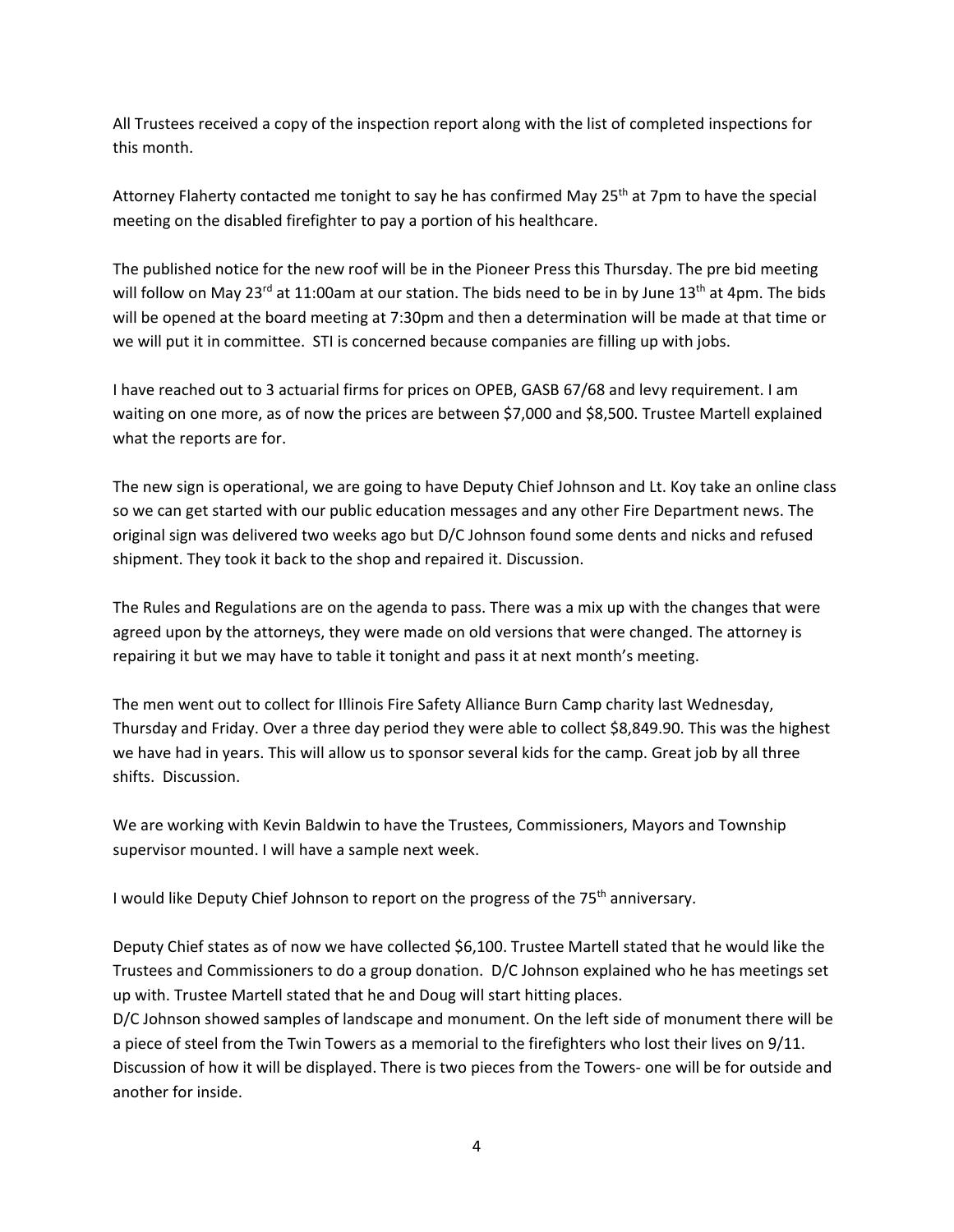D/C is still looking for concrete company and Landscaper Company but they are not showing up. Discussion on having stamped concrete vs brick pavers. Trustee Lymperopulos stated you need to deal with concrete workers and not landscapers for this.

D/C gave an update on the 75<sup>th</sup> flag, first rendering he was not happy with, they are going to work on incorporating what he liked and didn't.

Wayne has the t-shirts ordered and will be in this week.

D/C Johnson wanted to thank PSI for the generous donation for the monument.

Chief thanked D/C Johnson Dan for all his hard work on the 75<sup>th</sup> anniversary.

Motion by Trustee Strempek and seconded by Trustee Kolaski to accept the Chief's Report for April 2016 as presented by the Chief.

Trustee Martell asked if all the electrical work has been completed- Chief stated that it has.

AYES: 6 NAY: 0 MOTION CARRIED

### **President Report:**

Trustee Martell stated he has nothing to report.

### **Committee Reports:**

Finance Committee- Trustee Martell stated that the committee met in April and reviewed the ambulance service and has reviewed the contract. Trustee Romano is not here but wants to have another finance committee meeting in the near future.

Building and Equipment Committee- Trustee Lymperopulos stated the chief covered it.

Information Technology Committee - Chairman Strempek has nothing to report at this time.

Policy Committee- Trustee Skyba stated that everyone has the Rules and Regulations and they will need to review them prior to approving it. Trustee Kolaski wants to thank the Chief and Attorney in getting this done.

Strategic Planning Committee- Trustee Martell stated they will have another meeting in June.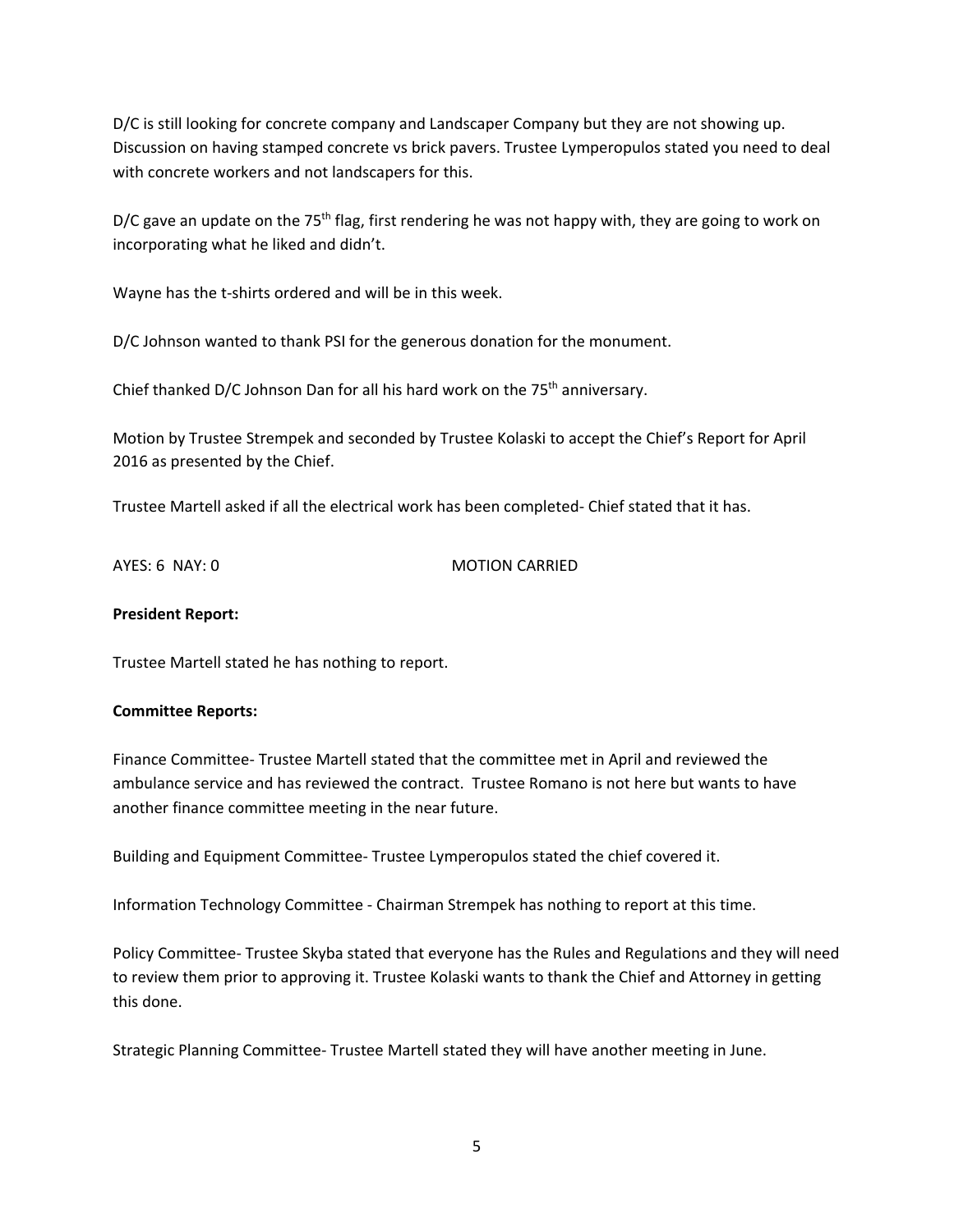Human Capital Committee-Trustee Skyba stated there has not been a meeting yet and waiting until policies are done.

Community Relations Committee- Trustee Jarosz stated there is a meeting next week. August 27<sup>th</sup> will be the date of the dinner party and the unveiling of monument. August 25<sup>th</sup> there will be BBQ for the firefighter, Trustees and Commissioners. Trustee Martell stated that there will be many resolutions from different governmental bodies and we will maybe do something at the Open House with that.

Pension Fund-Trustee Martell stated that they met at the end of April. Pension fund was slightly down. There is a hearing on Tuesday the  $17<sup>th</sup>$  at 7pm for disability hearing.

# **Old Business:**

None.

# **New Business**:

Motion by Trustee Martell and seconded by Trustee Jarosz to accept the lowest responsible bid for Emergency Medical Services from Paramedic Services of Illinois.

| Roll Call:    | Trustee Martell; yes, Trustee Kolaski; yes,        |  |
|---------------|----------------------------------------------------|--|
|               | Trustee Skyba; yes, Trustee Jarosz; yes,           |  |
|               | Trustee Lymperopulos; yes, Trustee Romano; absent, |  |
|               | Trustee Strempek; yes.                             |  |
| AYES:6 NAY: 0 | <b>MOTION CARRIED</b>                              |  |

Motion by Trustee Martell and seconded by Trustee Skyba to approve the Emergency Medical Services contract with Paramedical Services of Illinois beginning July 1, 2016 through June 30, 2019. Cost of paramedic contract is as follows:

| July 1, 2016 - June 30, 2017 | \$920,004 annually |
|------------------------------|--------------------|
| July 1, 2017- June 30, 2018  | \$938,400 annually |
| July 1, 2018 - June 30, 2019 | \$957,168 annually |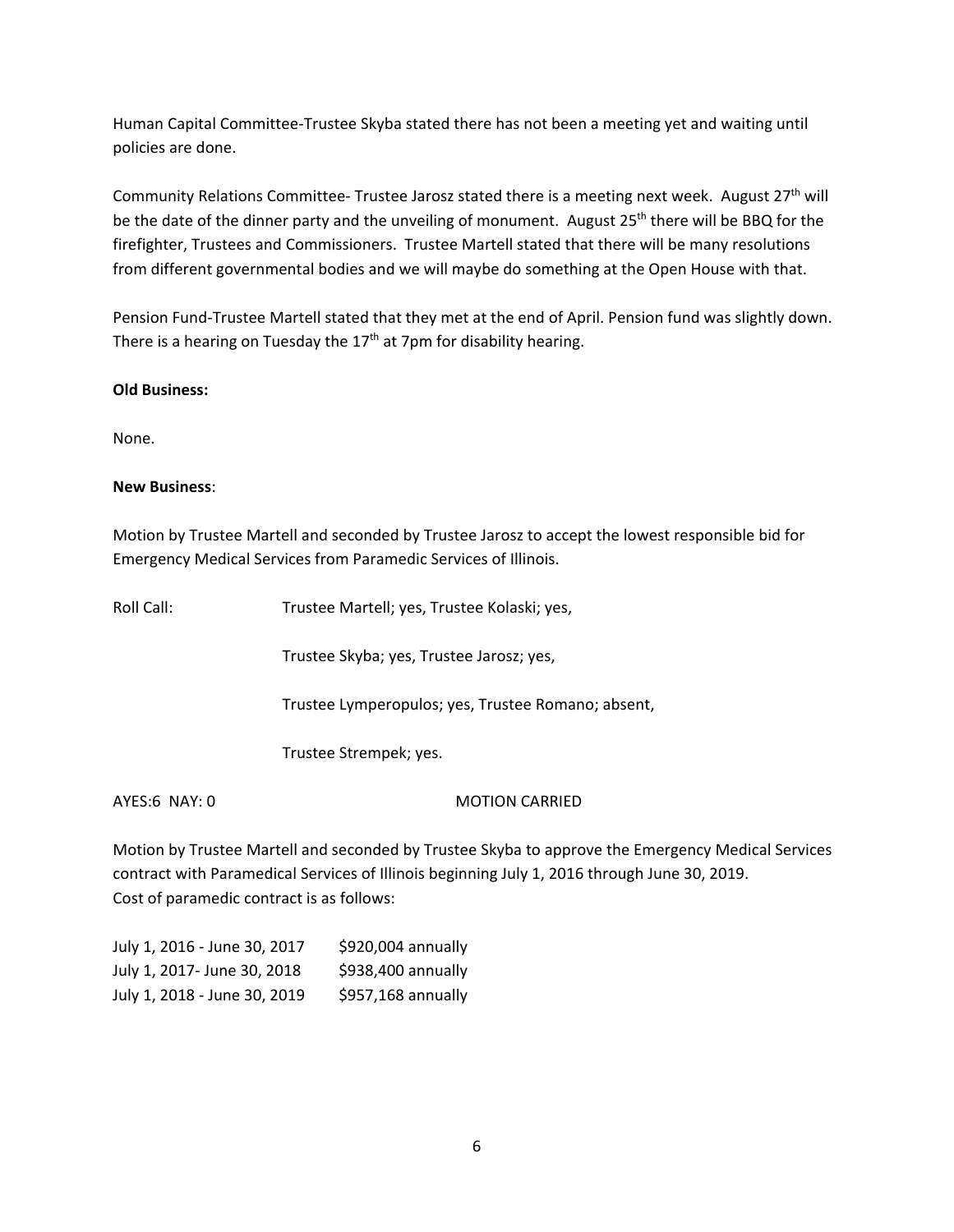Roll Call: Trustee Skyba; yes, Trustee Martell; yes,

Trustee Strempek; yes, Trustee Romano; absent,

Trustee Lymperopulos; yes, Trustee Jarosz; yes,

Trustee Kolaski; yes.

AYES: 6 NAY: 0 MOTION CARRIED

Motion by Trustee Lymperopulos and seconded by Trustee Kolaski to authorize the Roof Replacement Project to go out to bid pursuant to the competitive bidding procedures, Public Act 98-799.

Roll Call: Trustee Skyba; yes, Trustee Martell; yes,

Trustee Lymperopulos; yes, Trustee Kolaski; yes,

Trustee Jarosz; yes, Trustee Strempek; yes,

Trustee Romano; absent.

AYES: 6 NAY: 0 MOTION CARRIED

Motion to pass and approve the amended Norwood Park Fire Protection District Board of Trustees Policy Manual was tabled. Discussion on the changes. Trustee Martell asked some questions regarding the Rules and Regulations.

Motion by Trustee Lymperopulos and seconded by Trustee Skyba to appoint Demetrius "Jimmy" Mougolias as Fire Commissioner of the Norwood Park Fire Protection District for a three year term, from June 1, 2016 to May 31, 2019.

Roll Call: Trustee Skyba; no, Trustee Martell; yes,

Trustee Strempek; yes, Trustee Romano; absent,

Trustee Lymperopulos; yes, Trustee Jarosz; yes,

Trustee Kolaski; yes.

AYES: 6 NAY: 0 MOTION CARRIED